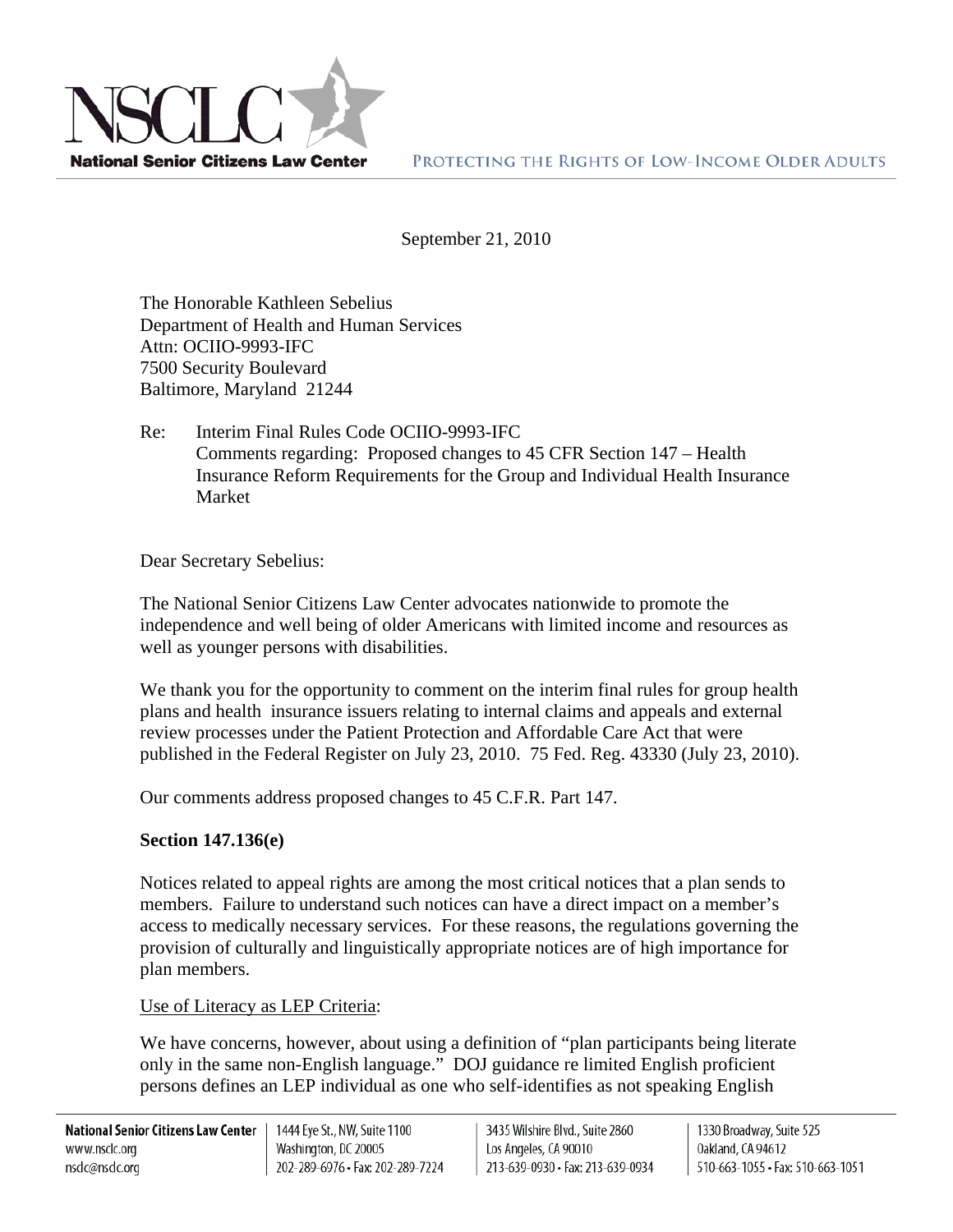

"very well", which is a category of information collected by the Bureau of the Census. We urge that the regulations incorporate this definition, rather than the current definition based on literacy in a language.

We have reviewed the sub-regulatory guidance issued for individual plans and note that it incorporates the concept of not speaking English "very well".

[www.hhs.gov/ociio/regulations/consumerappeals/guidance\\_for\\_individual\\_market.pdf](http://www.hhs.gov/ociio/regulations/consumerappeals/guidance_for_individual_market.pdf). We appreciate that the guidance makes reference to the Census categories and terminology. The guidance for group plans is not yet available but we hope and expect that it will, as well, focus on individuals who self-identify as not speaking English "very well." Despite the existing and expected guidance (and the fact that the "literacy" references track existing Department of Labor regulations), we remain concerned that there is a significant gap between the meaning of "being literate in only" one language and the guidance about speaking English not "very well."

Regulatory language has legal import. Regulations should say clearly what they mean and should not rely on sub-regulatory guidance to bend their meaning. Regulations and sub-regulatory guidance need to be consistent for transparency and as a protection against legal challenge. Here, although the sub-regulatory guidance is appropriate, the regulatory language is not.

In addition, as stated in the notice, plans have language access obligations under Title VI. Use of Title VI terminology and criteria when discussing the language access obligations of plans under these regulations would be less confusing and make it easier for plans to develop data to understand and meet their obligations both under these regulations and under Title VI.

Further, though we do not yet know what the guidance for group plans will be, we have particular concerns about any reference to "literacy" when individual members are asked about their language ability and preference. While there is extensive experience with polling of individuals over whether they "speak" English "very well," we worry that if asked whether they are "literate" in English, many poor English speakers might out of embarrassment, pride or misunderstanding, state that they are "literate" even though their ability to navigate written English is limited.

## Call centers: Both individual and group plans

We believe that the regulations are inadequate with respect to the language access requirements for plan call centers. For individuals who speak a language that does not meet the thresholds set by the regulations, call centers are the only safety net. Call center interpreters should be available to all LEP members.

Imposing this obligation on plans is reasonable. Most plans already contract with language line contractors to provide interpreter services. Those contractors have the capability to provide interpreters in all languages. Moreover, Medicare contractors are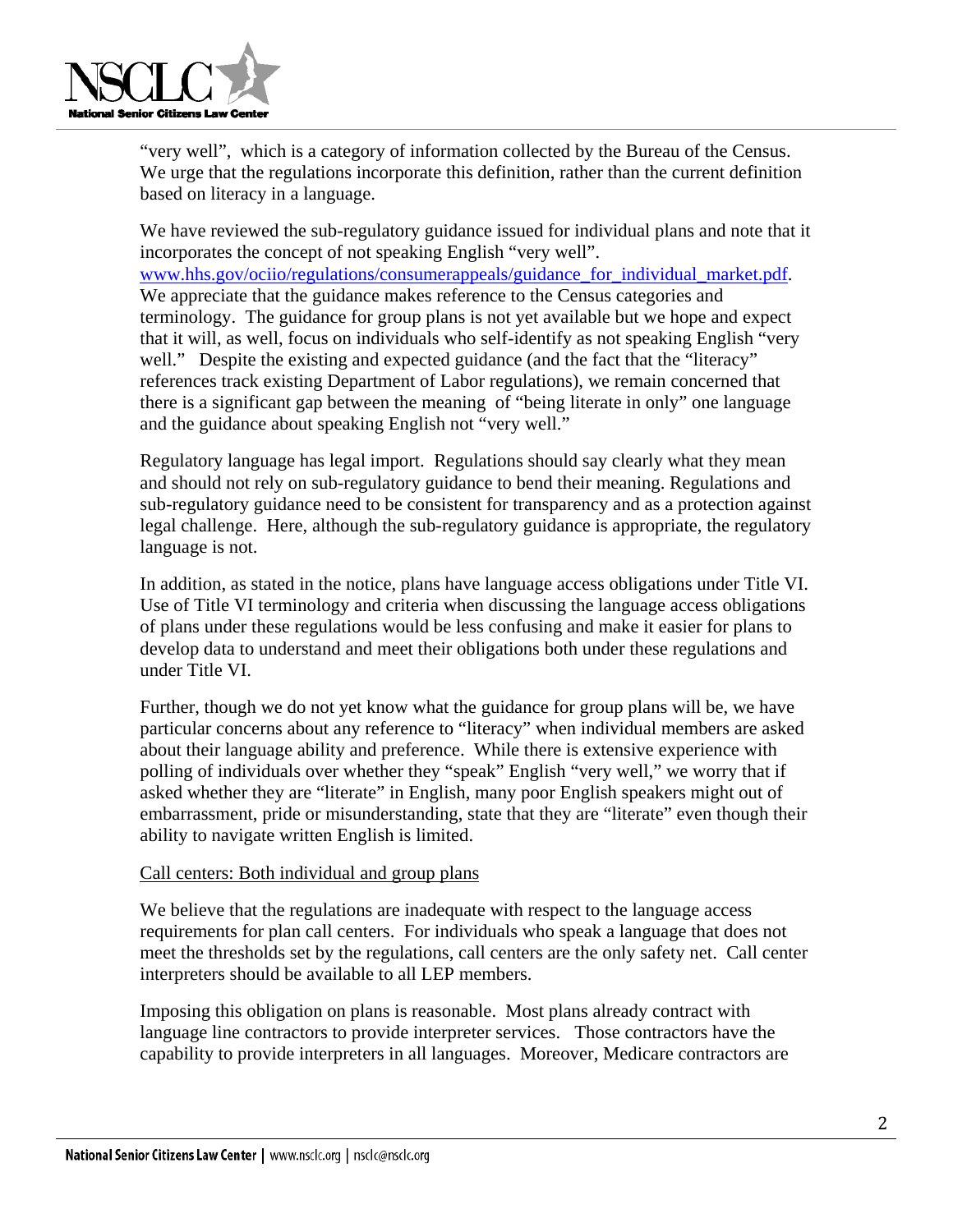

required to provide such language line assistance. Group and individual plans should have the same requirements under these regulations.

## Percentage and Numerical Thresholds:

*Group plans*: We appreciate that the proposed regulations set numerical as well as percentage thresholds for "large" plans in the group market. Numerical thresholds are critical to protect individuals in plans with large memberships. We support the 500 enrollees numerical threshold. We recommend, however, that the percentage threshold be lowered to 5% to be consistent with "safe harbor" thresholds developed by the Department of Health and Human Services and the Department of Treasury.

The regulations are silent on the obligation of plans to collect data to determine the number of members needing translated documents. We urge that the regulations require that plans upon enrollment ask each enrollee whether the enrollee speaks English "very well" and ask the enrollee's preferred language for communications. Provisions should also be made to allow members to update their preferences at any time.

*Individual plans*: We believe that a threshold by county is appropriate for individual plans. The threshold should, however, be lowered to 5%. In addition a numerical threshold should be added. Using a percentage threshold without including a numerical threshold as well disadvantages LEP members who reside in large counties. For example, although there may be tens of thousands of Vietnamese speakers in Los Angeles County, translations will not be required because Vietnamese does not meet the 10 percent threshold. In a thinly populated rural county, a much smaller Vietnamese population would be entitled to translations.

We also ask that, if the service are of a plan extends beyond one county, and if the plan is required to translate documents into a particular non-English language because that language meets the thresholds in one county set in the regulations, then the plan should be required to offer the translated materials to its members in all counties served. For example, if a plan serves San Francisco County, Alameda County and Marin County and and must translate documents into Chinese because the number of Chinese speakers exceeds the threshold for San Francisco County, then the plan should be required to make the translated documents available to all members who speak Chinese in all covered counties.

## Taglines

Regardless of whether the thresholds for translation are met, taglines should be included on all English documents. The current language requires plans to only include taglines of languages which meet the thresholds. This requirement should be broadened. we recommend that, as a supplement to requiring translation of notices into threshold languages, plans be required to include a "tagline" in 15 languages – at the top of the notice or as an insert in the same mailing – that informs recipients that the notice is